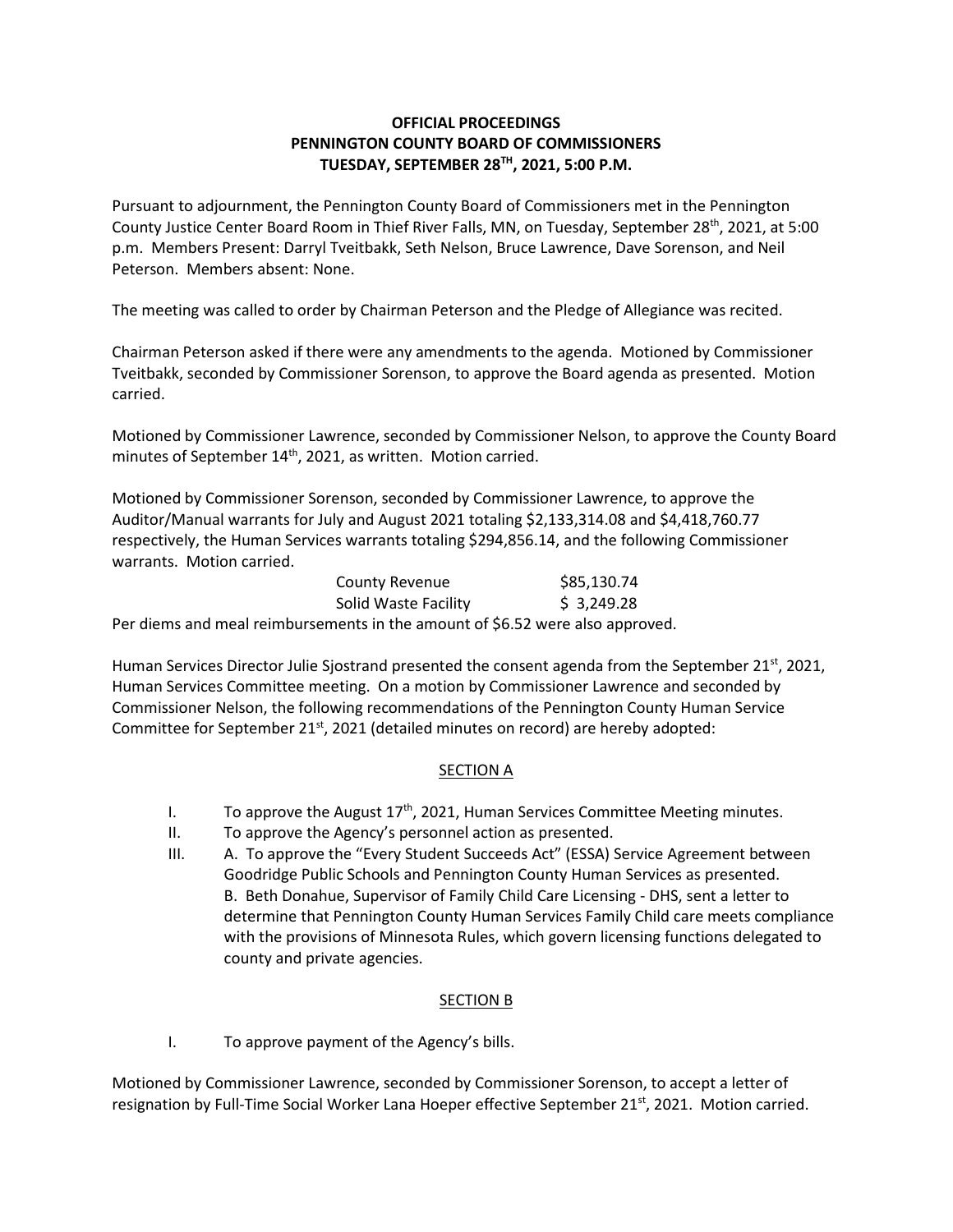Motioned by Commissioner Lawrence, seconded by Commissioner Tveitbakk, to authorize the Human Services Director to advertise for the vacant Full-Time Social Worker position. Motion carried.

On behalf of the County Board, Chairman Peterson thanked Ms. Sjostrand for setting up the September  $21<sup>st</sup>$ , 2021, Human Service Committee meeting at the NW Juvenile Training Center in Bemidji.

Cindy Pic, Transportation Programs Director for Tri-Valley Opportunity Council, met with the Board via Zoom. Ms. Pic thanked the Board for their support in past years and they are requesting \$2,500 in funding for 2022, which will be used to help fund the purchase of 6 new buses. Due to production delays with COVID-19, they are expecting the buses to come in the spring or summer of 2022. She noted that 80% of new bus funding comes from the state and the remaining 20% coming from local levels. Ms. Pic discussed the transportation services they provide in TRF, the county, and area towns and cities. She noted that rides are also given for medical appointments in other cities as well as for local children activities, amounting to a total of 7,000-8,000 rides per month. The Board thanked her for the report and took her funding request under advisement.

County Sheriff Ray Kuznia presented the following LEC items:

Motioned by Commissioner Lawrence, seconded by Commissioner Tveitbakk, to approve the transfer of Wyatt Olson from Full-Time Dispatcher/Corrections Officer to Part-Time Deputy Sheriff effective September 29<sup>th</sup>, 2021. Mr. Kuznia noted that Wyatt Olson will continue to help in Dispatch/Corrections as needed and until the vacancy is filled. Motion carried.

Motioned by Commissioner Lawrence, seconded by Commissioner Nelson, to approve the resignations of Full-Time Corrections Officer Sean Farris effective October 5<sup>th</sup>, 2021, and Full-Time Corrections Sergeant Alaina Juve effective October 7<sup>th</sup>, 2021. Motion carried.

Discussion was held on the Red Lake Treaty Protest Camp south of TRF. Sheriff Kuznia noted that the property is owned by the State of MN and thus the state / MnDOT will be responsible for cleanup of the area once the camp is vacant.

County Engineer Mike Flaagan met with the Board and presented a petition to clean approximately .5 miles of J.D.#13 in Reiner Township. A Joint Ditch meeting is required and a meeting with Marshall County was tentatively scheduled for October 26<sup>th</sup>, 2021, at 8:00 a.m. in the Justice Center Board room. Commissioners Lawrence, Tveitbakk, and Peterson will attend on behalf of Pennington County.

Mr. Flaagan presented a quote from Frontier Precision for a Total Station in the amount of \$32,128.04. This is a robotic station for precise measurements of bridges, curb and gutter, gravel piles, etc. He noted that this purchase was budgeted for 2022 but funding is available in the 2021 Furniture and Equipment fund. Motioned by Commissioner Lawrence, seconded by Commissioner Nelson, to approve purchase of a Total Station from Frontier Precision at the quoted price of \$32,128.04. Following discussion on the system and its uses, the motion was carried.

Engineer Flaagan noted that the CD#96 stabilization project is complete and final payment is due. Motioned by Commissioner Lawrence, seconded by Commissioner Sorenson, to approve final payment on the CD#96 stabilization project to Davidson Construction in the amount of \$17,919.60. Motion carried.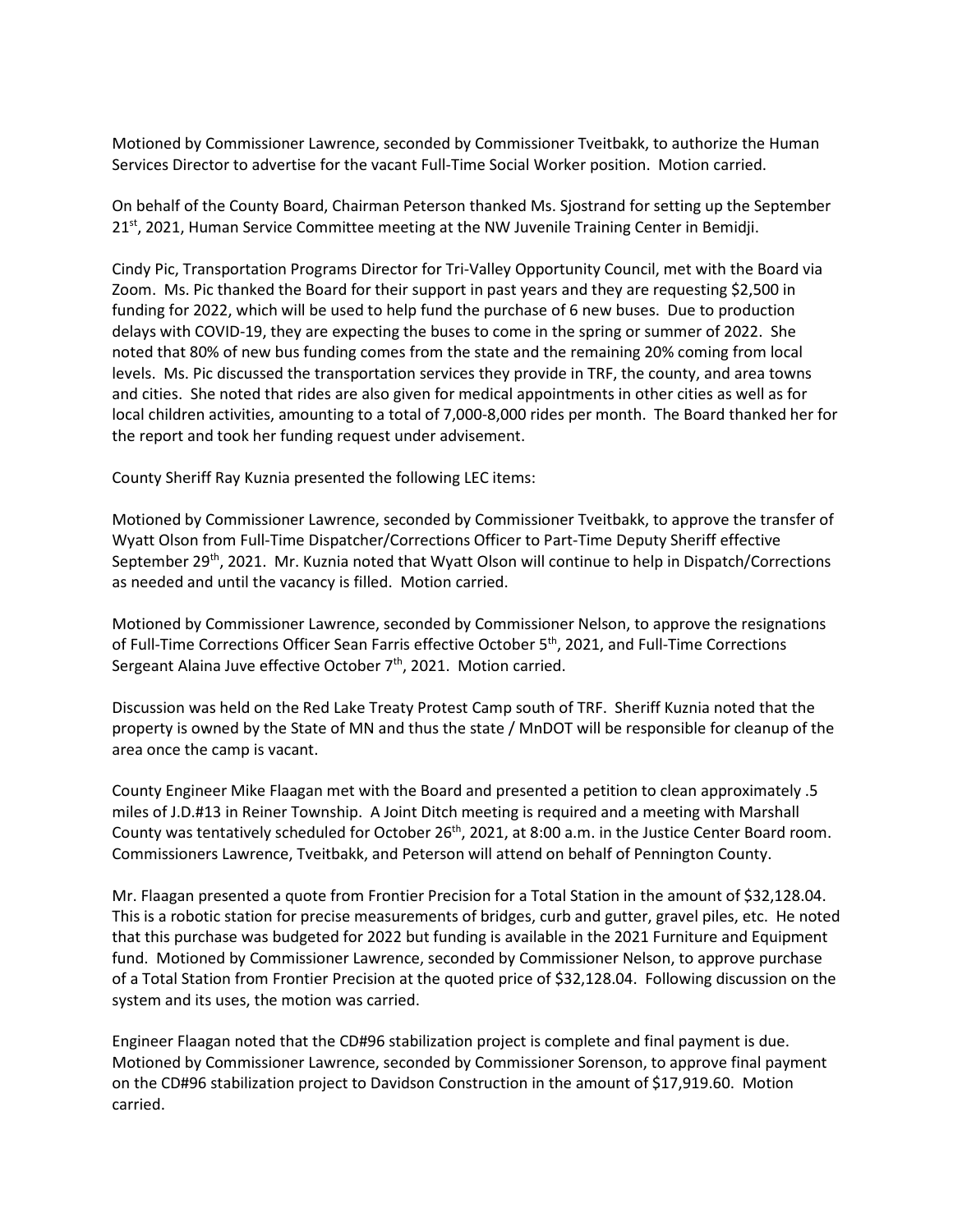Chairman Peterson requested that the County Coordinator present his items to the Board at this time.

County Coordinator Items:

Motioned by Commissioner Tveitbakk, seconded by Commissioner Lawrence, to approve the resignation of Part-Time Legal Secretary Ashlee Miramontes effective September 13<sup>th</sup>, 2021. Motion carried.

Motioned by Commissioner Tveitbakk, seconded by Commissioner Sorenson, to approve the hire of Sam Omdahl as DMV Deputy Registrar effective October 4<sup>th</sup>, 2021. Motion carried.

Committee Report / Commissioner Updates: None.

County Auditor-Treasurer Items:

Auditor-Treasurer Jennifer Herzberg presented the 2022 budgets. Motioned by Commissioner Lawrence, seconded by Commissioner Sorenson, to approve the following resolution, the 2022 proposed levy of 2.8% and County budget as written. Motion carried.

## **RESOLUTION**

**WHEREAS,** the Pennington County Board of Commissioners have reviewed the 2022 budgets submitted by the various departments; and

**WHEREAS**, the proposed levies have been reduced by the amount to be received from the State of Minnesota for the following: County Program Aid - \$944,030 (estimated).

**NOW, THEREFORE, BE IT RESOLVED**, that the proposed budgets for 2022 are approved and that the following proposed levies be adopted:

|                                 | Levy Before<br><b>CPA</b> | $CPA*$    | Net Levy After<br><b>CPA</b> |
|---------------------------------|---------------------------|-----------|------------------------------|
| Revenue                         | \$7,024,932               | \$604,840 | \$6,420,092                  |
| Road and Bridge                 | \$1,407,770               | \$121,213 | \$1,286,557                  |
| Welfare                         | \$2,531,366               | \$217,977 | \$2,313,389                  |
| G.O. Jail Bond                  | \$759,787                 | 0         | \$759,787                    |
| G.O. Justice Center CIP<br>Bond | \$379,995                 | 0         | \$379,995                    |

\*County Program Aid

County Attorney Items:

County Attorney Seamus Duffy noted that there is no change to the masking requirements in the Pennington County Courtrooms; masks or face coverings are still required at this time.

Mr. Duffy stated he will schedule a meeting with the Personnel Committee soon to discuss the Part-Time Legal Secretary vacancy in his office.